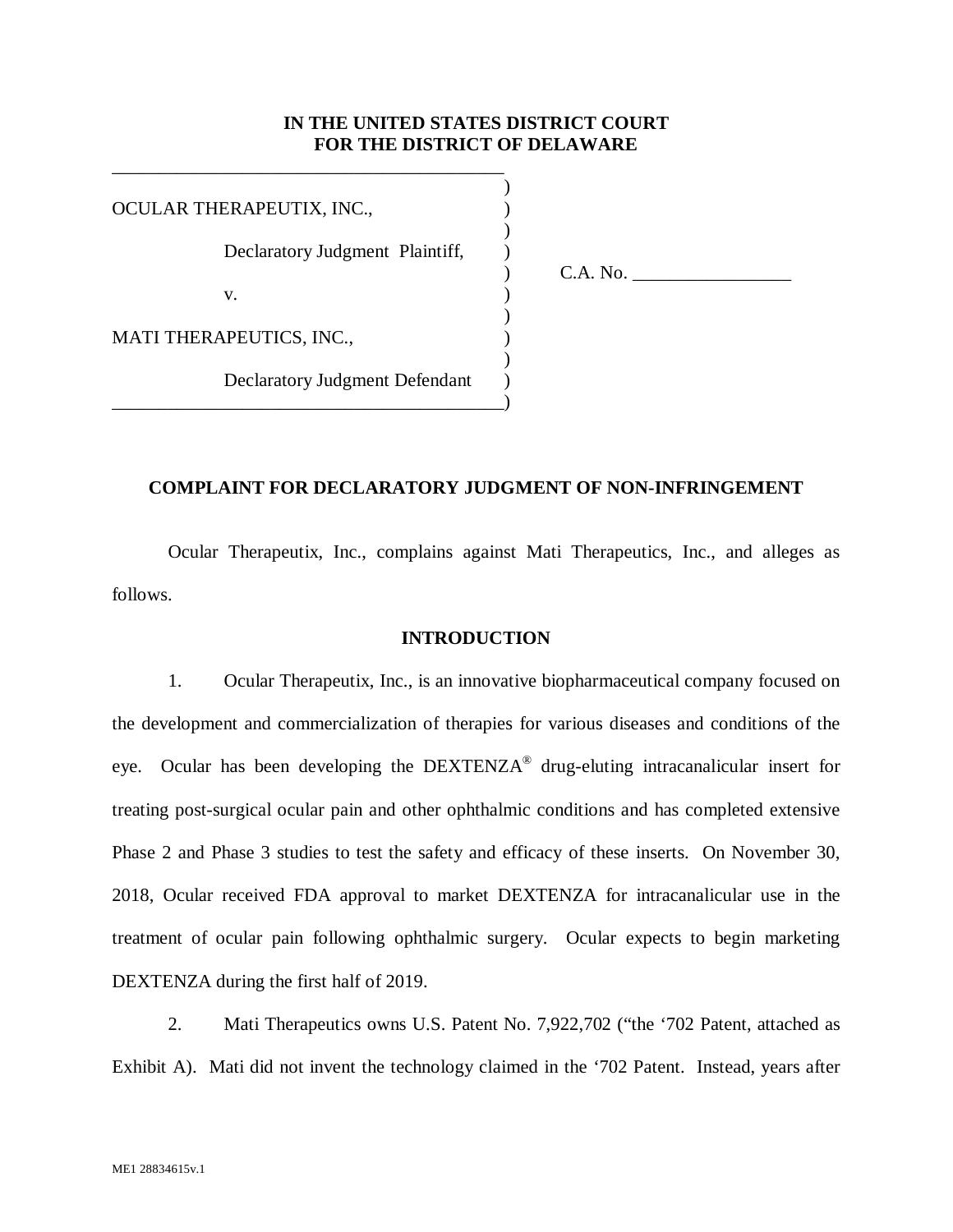the invention, Mati acquired from a third party the rights the '702 Patent. Mati has no products on the market. Nonetheless, aware of the impending FDA approval of the DEXTENZA insert, Mati sent Ocular a letter dated October 18, 2018, accusing the DEXTENZA insert of infringing the '702 Patent. By letter dated October 25, 2018, Ocular denied infringement. Additional written and oral communications between the parties followed in which Mati repeated its allegations.

3. This declaratory judgment is necessary to remove the cloud of Mati's threats so that Ocular can make this important, FDA-approved medical advancement (*i.e.,* the DEXTENZA insert) available to eye surgery patients.

#### **THE PARTIES**

4. Founded in 2006, Ocular Therapeutix, Inc., is a Delaware corporation based at 15 Crosby Drive, Bedford, Massachusetts, 01730.

5. Mati Therapeutics, Inc., was incorporated in Delaware on October 15, 2012, and, on information and belief, continues to be a Delaware corporation. Mati has its corporate headquarters at 4317 Dunning Lane, Austin, Texas, 78746.

## **JURISDICTION AND VENUE**

6. This action is for a declaratory judgment that Ocular does not infringe Mati's '702 Patent. As such, this Court has subject matter jurisdiction under 28 U.S.C. §§ 1331, 1338, and 2201 because this action arises under the patent laws and seeks relief under the Federal Declaratory Judgment Act.

7. Mati is subject to personal jurisdiction in Delaware because it is incorporated in Delaware and is thus resides here. Mati has also appointed a registered agent, CT Corporation, to accept service of process here.

2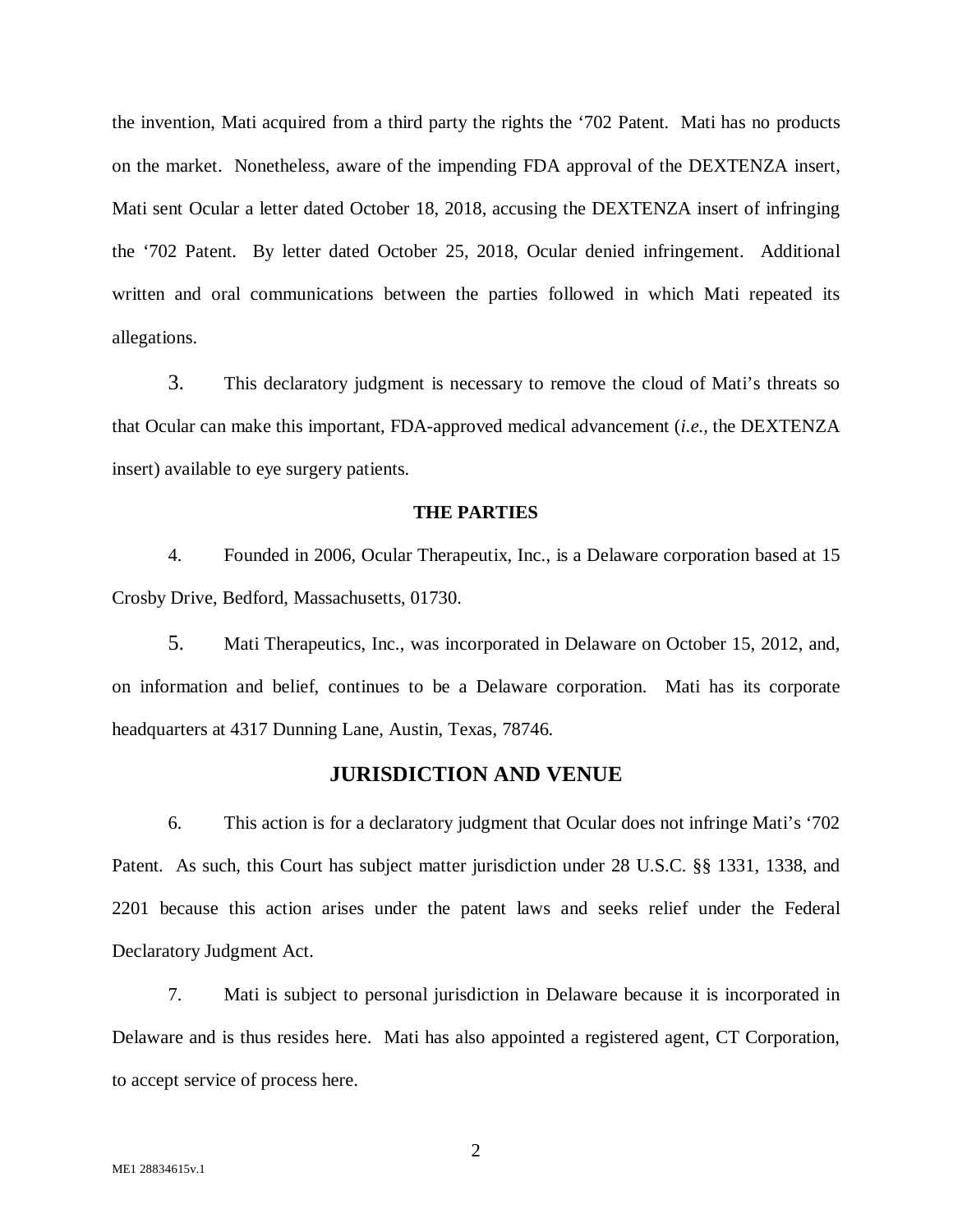8. Venue is proper in this Court under 28 U.S.C. § § 1391(b) and (c) and 1400(b) because Mati is incorporated and resides in this District.

### **FACTUAL BACKGROUND**

#### **A. The Controversy**

9. Mati purports to own U.S. Patent No. 7,922,702 to Lazar ("the '702 Patent"), which is entitled "Treatment Medium Delivery Device and Methods for Delivery of Such Treatment Mediums to the Eye Using Such a Delivery Device." The '702 Patent issued on April 12, 2011, based on an application filed July 1, 2005.

10. As prefaced above, on October 18, 2018, Mati sent a letter to Ocular alleging that Ocular's DEXTENZA drug-eluting canalicular inserts infringe the '702 Patent. By letter dated October 25, 2018, Ocular denied infringement. In further communications between the companies, both in writing and in person, Mati continued to allege that the '702 Patent applies to DEXTENZA and demanded that Ocular pay exorbitant royalties to Mati.

11. On Friday, November 30, 2018, Ocular received FDA approval to market DEXTENZA for use in treating post-surgical ocular pain. Ocular, a public company, announced this important news in a press release on Monday, December 3, 2018.

12. Predictably, Mati sent a letter the following day after this press release (on Tuesday, December 4) reiterating is position that Ocular could be liable for patent infringement. Specifically, Mati stated that "Ocular's post-approval conduct, namely any making, using, selling, offering to sell, or importing of Dextenza, willfully infringes Mati's patents." Mati demanded that Ocular enter into expensive licenses or other costly payment arrangements to avoid infringement.

3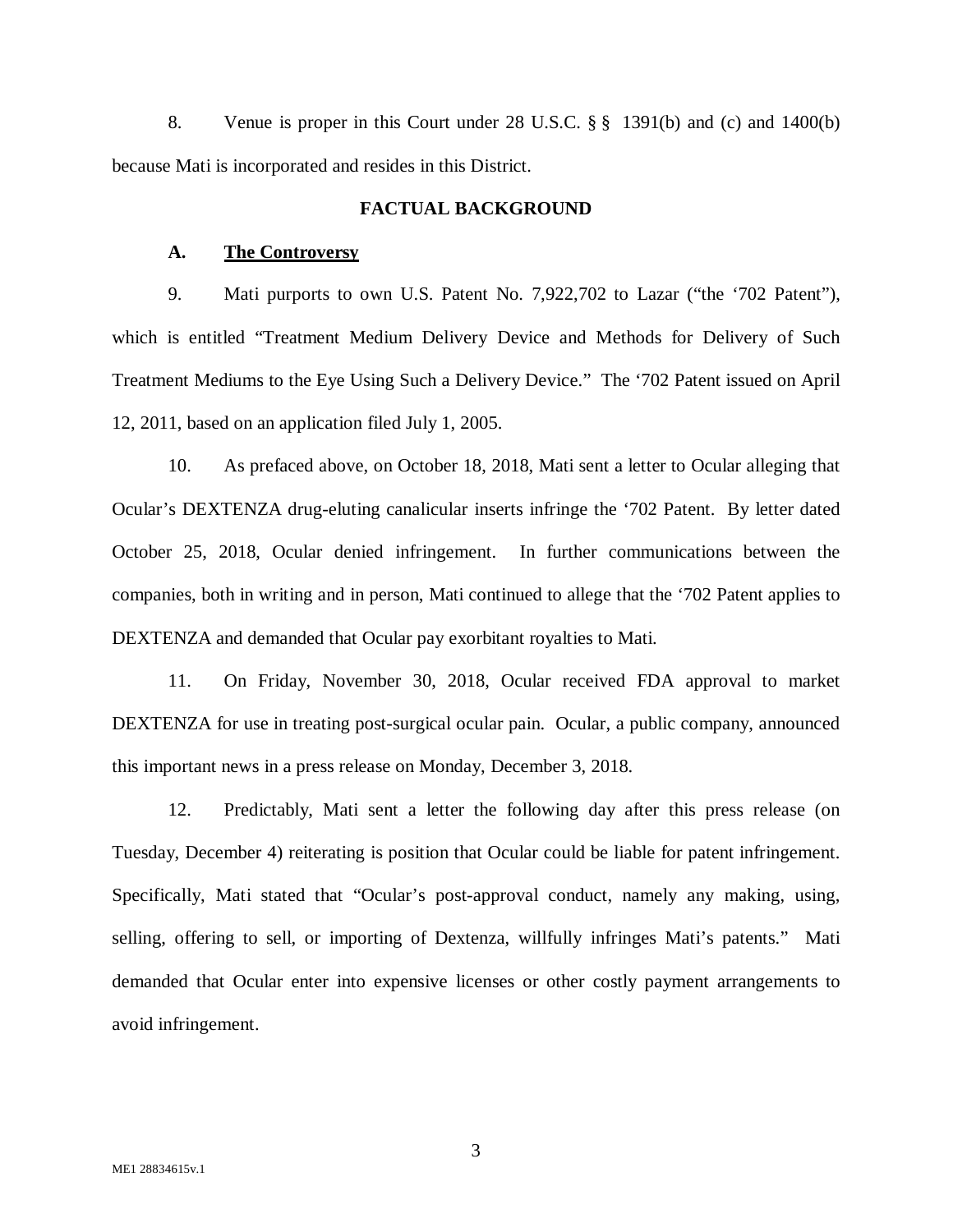13. Now that Ocular has received FDA approval, it will begin to ramp up production and marketing so that it can begin to supply doctors with this important medical advance for their eye surgery patients. Accordingly, this action is necessary to settle the controversy so that Ocular may deliver DEXTENZA to the market without the cloud of patent infringement.

## **B. The '702 Patent**

14. The '702 Patent is directed to drug delivery devices, particularly devices known as "punctal plugs" or "canalicular inserts," that are inserted through the punctum and into the canaliculus of an eye to block tear drainage or to deliver therapeutic agents to the eye. Such devices have been known and used in the ophthalmology field for decades to treat various disorders and conditions of the eye, such as dry eye syndrome and glaucoma.

15. Figure 1 from the '702 Patent, shown below, illustrates the relevant anatomy of a human eye, particularly the nasolacrimal system:



16. The punctum is a sphincter-like opening that leads to the canaliculus, which is a lumen or passageway that leads from the eye to the nasolacrimal sac. Each eye has an upper and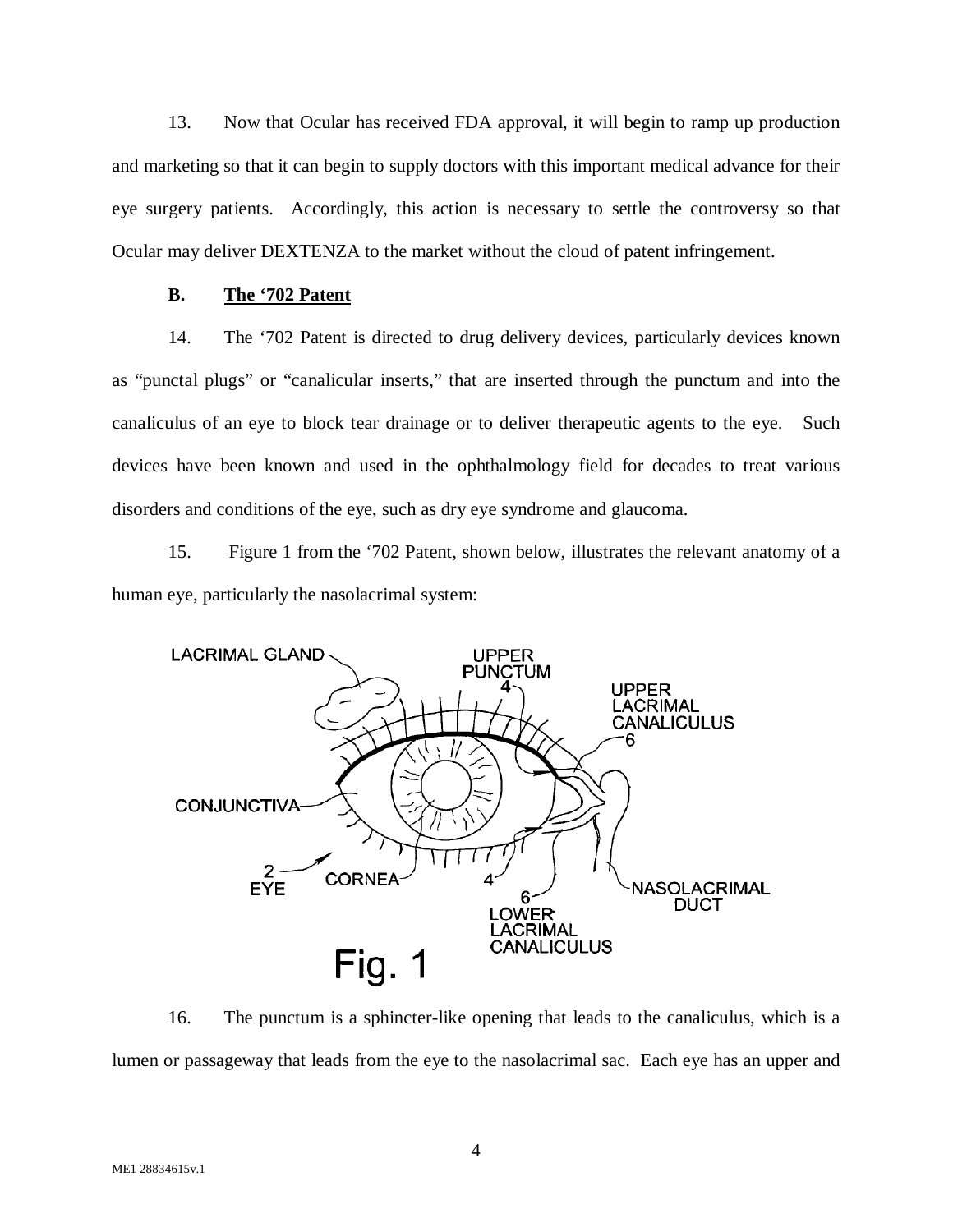lower punctum and associated upper and lower canaliculus. Tears drain from the surface of the eye, through the punctum, down the canaliculae, and out through the nasal system.

17. A long-known treatment for dry eyes is to block the canaliculaus so that tears stay on the surface of the eye rather than drain away. Many companies over the years have introduced to market various devices, sometimes known as "punctal plugs" or "canalicular inserts," to accomplish this task. Figure 5 of the '702 Patent shows an embodiment of the type of punctal plugs claimed in the '702 Patent. The plug is the mushroom shaped structure identified as component 100. The plug is inserted through the punctum (in this figure, the lower punctum) and into the beginning of the associated canaliculus.



- 18. Exemplary Claim 15 of the '702 Patent claims the following device:
	- 15. A device comprising:
		- a first portion configured for insertion into a punctum of a mammalian eye and retention by a single lacrimal canaliculus of the eye;
		- a second portion retained on or in the first portion, the second portion including an at least partially encapsulating jacket or a coating; and
		- a treatment medium carried by the second portion, wherein the second portion releases the treatment medium to the eye.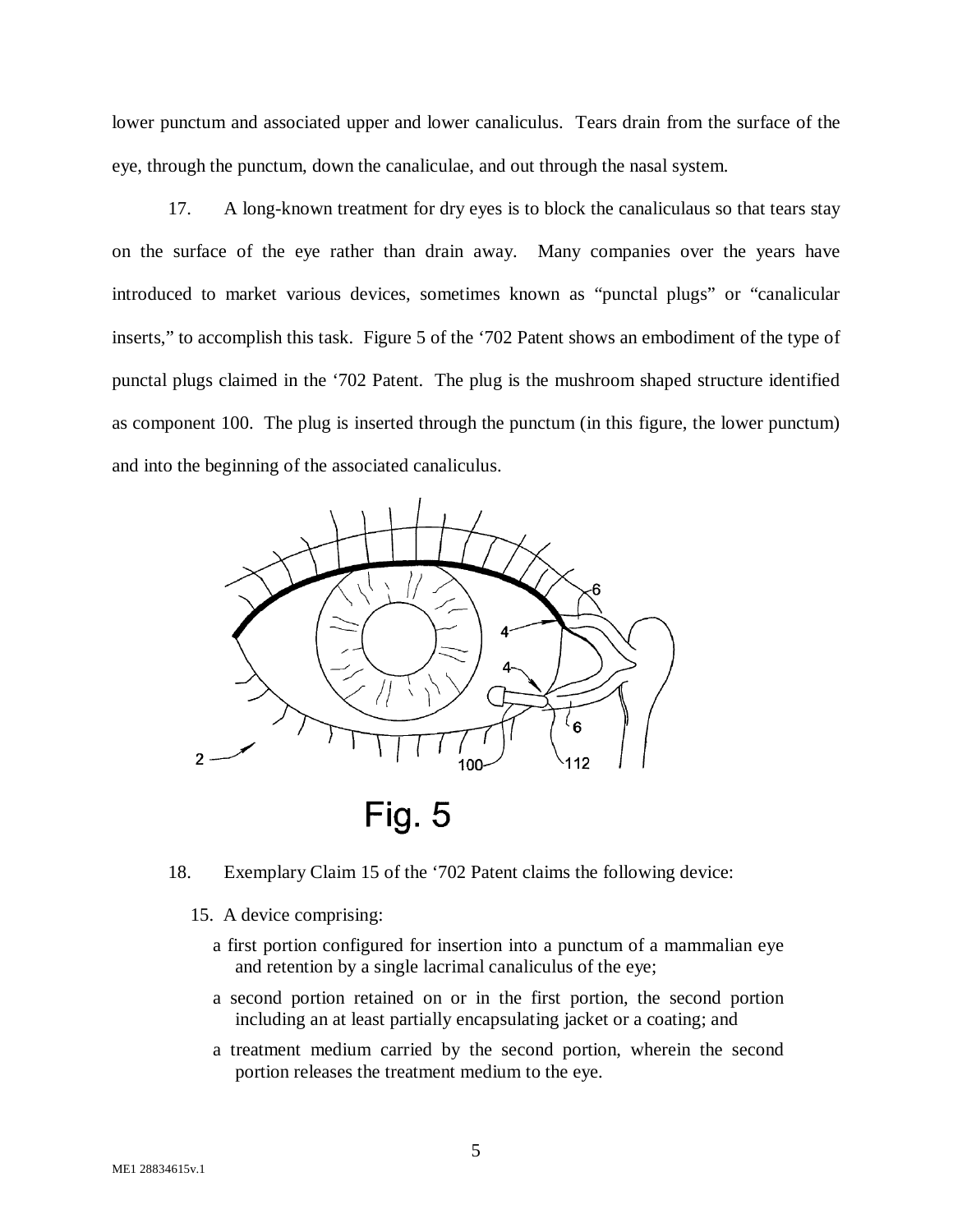19. As seen above, Claim 15 requires a device that has both a "first portion" and a "second portion." In addition to Claim 15, the two other independent claims of the '702 Patent also recite devices having a "first portion" and a "second portion." *See* Claims 1 and 28.

20. In Figure 2A, shown below, the '702 Patent illustrates one such embodiment of a device having first and second portions:



21. In the above figure, the claimed "first portion" is identified as the tube numbered 110, while the claimed "second portion" is identified as the cap numbered 120. *See* Ex. A, '702 Patent at 7:39-47 (describing Figure 2A). All other embodiments described in the patent also consist of at least two different structures or materials fitted or bonded together.

22. According to the claims and the specification, the claimed "second portion" is the structure that carries and then releases the 'treatment medium." A "treatment medium," according to the patent, could be, for example, an antibiotic, analgesic, or medication used for treating dry eye. '702 Patent at 9:2-8.

23. During prosecution of the application that resulted in the '702 Patent, the inventors further defined "second portion" and distinguished the claimed devices from prior art consisting of unitary, one-piece structures. For example, the inventors argued that the particular prior art reference cited against the pending claims, the Freeman reference, "does not disclose, teach, or suggest a second portion that includes 'an at least partially encapsulating jacket or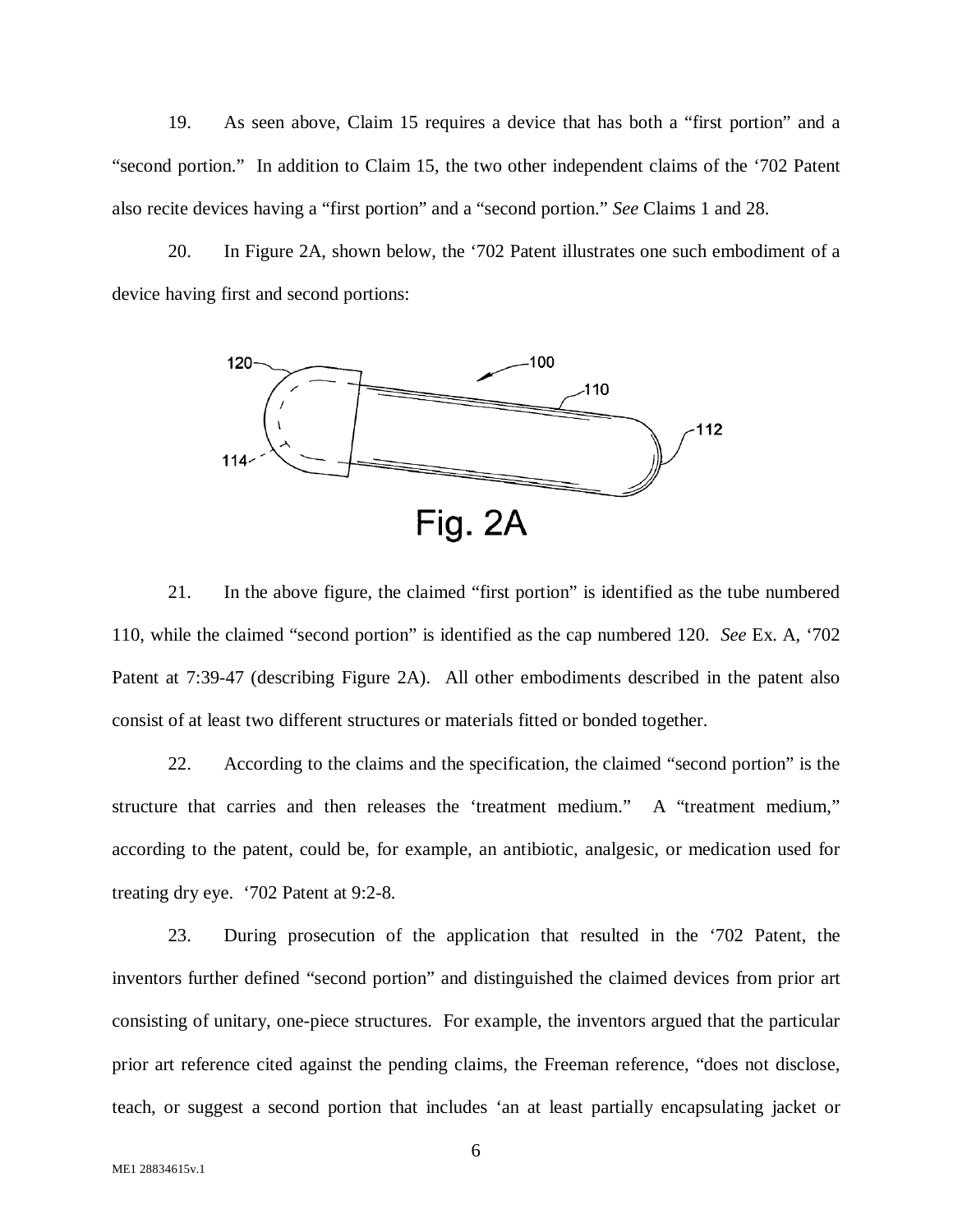coating," as recited in the claims. Ex. B, File History Excerpts, 06/30/2010 Response at pg. 8. The inventors then argued that "Freeman does not disclose, teach, or suggest such a feature [*i.e.*, "wherein the first portion includes structure adapted to support the second portion"], because the punctum plug of Freeman is a single integral piece." *Id* (emphasis added). As such, the inventors disclaimed devices consisting of a single integral piece.

24. Ocular's FDA-approved DEXTENZA insert does not infringe Claim 15 or any other claim of the '702 Patent. For example, Ocular's DEXTENZA insert does not include a "second portion," as recited in Claim 15 and the other two independent claims (and hence, by extension, in all of the dependent claims as well). Instead, the insert comprises a single structure consisting of a hydrogel insert with the anti-inflammatory medication dexamethasone dispersed throughout, rather than in a separate structure or coating. The insert is depicted below.



25. As one can see from this illustration, the insert has no second portion that is "retained on or in" the hydrogel insert, let alone a second portion that carries and releases the "treatment medium." Nor does it have a second portion that includes an "encapsulating jacket or a coating," as Claim 15 and the other claims require. Furthermore, to the extent that dexamethasone may be considered as the "treatment medium," all of it is contained within the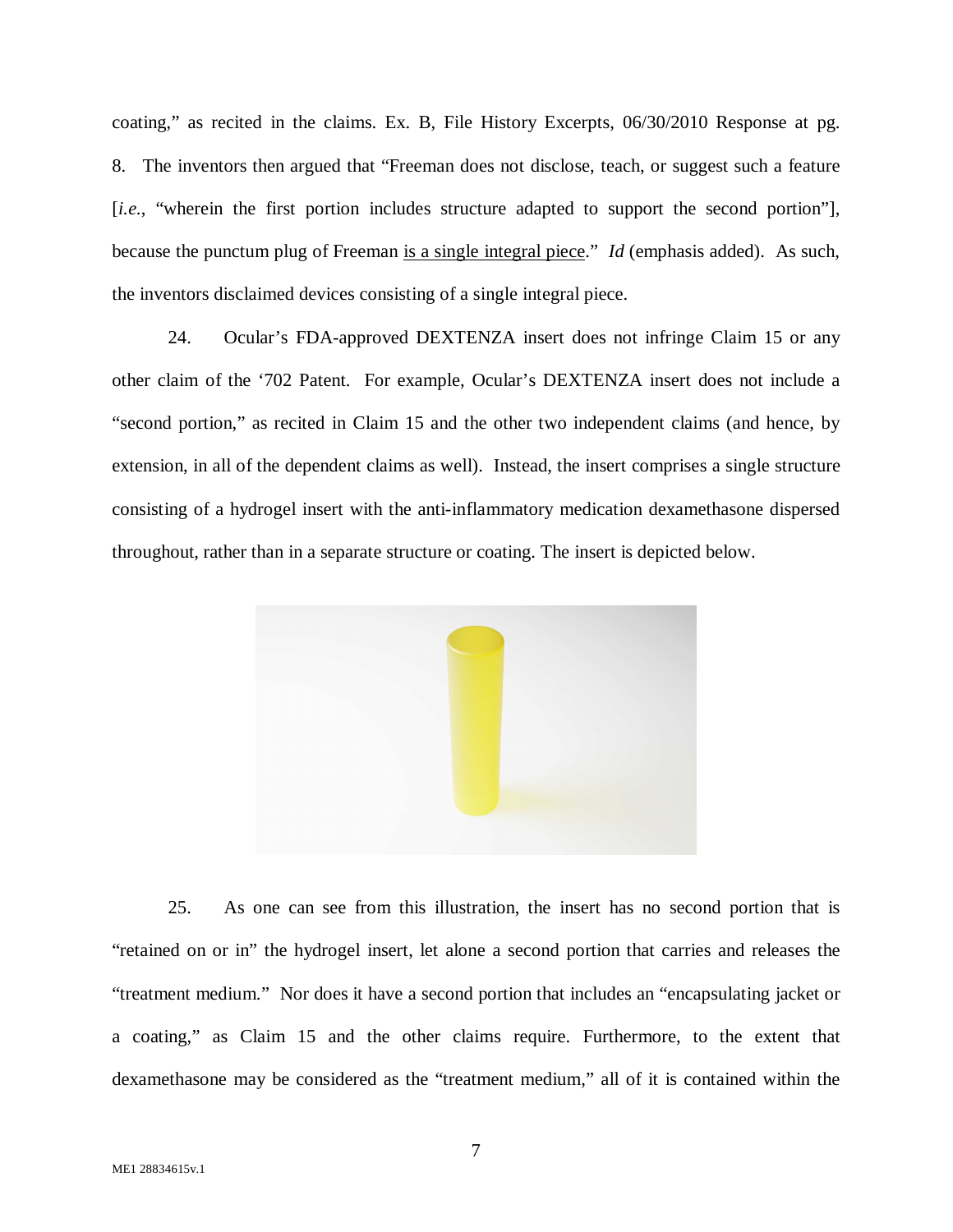one and only structure—namely, the hydrogel insert—rather than in a second structure or material.

26. Because all of the claims of the '702 Patent require a "second portion" that caries the treatment medium, the DEXTENZA insert cannot possibly infringe any other claim of the '702 Patent.

27. In addition, independent Claims 1 and 28 (and their dependent claims) are not infringed for a separate reason. Claim 1 requires that "the second portion is shaped to rest upon, or be located exteriorly of, the punctum when the first portion is retained by the lacrimal canaliculus." Claim 28 requires that the "second portion of the delivery device is adjacent to an external surface of the eye." In other words, both claims require that a portion of the device, such as a flange or cap, remains outside the punctum. Putting aside whether the accused DEXTENZA insert includes a first and a second portion, there is no portion that remains outside the punctum when the device is inserted. Rather, it is inserted fully through the punctum and into the canaliculus. $<sup>1</sup>$ </sup>

# **COUNT I Declaratory Judgment of Non-Infringement of the '702 Patent**

28. Ocular re-alleges and incorporates by reference the preceding paragraphs as if fully set forth herein.

29. A concrete and immediate controversy has arisen between the parties regarding infringement of the '702 Patent and Ocular's obligation, if any, to pay Mati for rights in the patent. Mati has suggested that it will seek to enforce the patent in litigation against Ocular.

 $\overline{a}$ 

<sup>1</sup> The above-summarized non-infringement arguments are just two example and other noninfringement arguments and defenses may be developed as this case evolves. Ocular reserves the right to raise other arguments as well during this matter.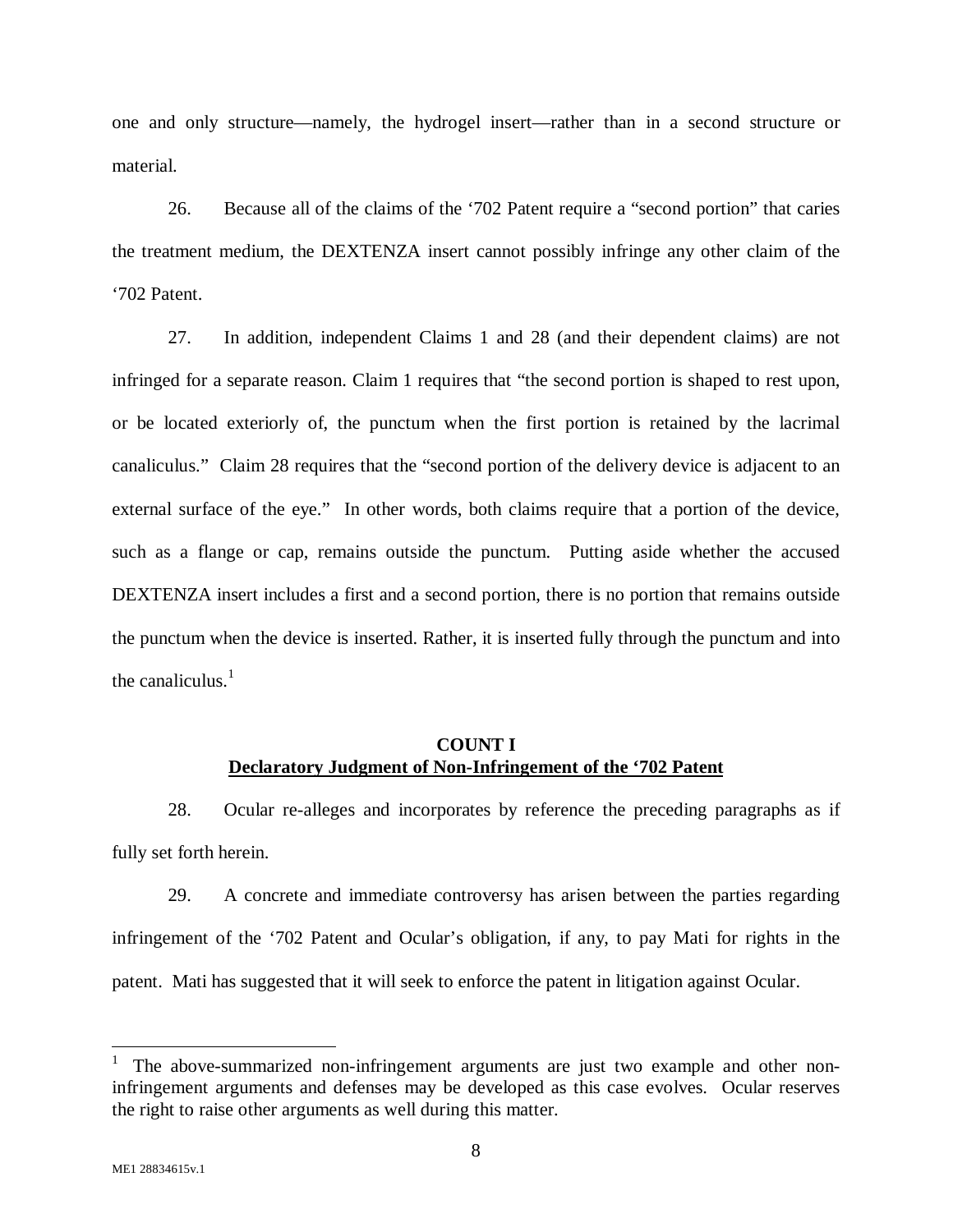30. For at least the reasons alleged above, Ocular has not infringed, induced others to infringe, or contributed to the infringement by others of the '702 Patent.

31. Ocular seeks and is entitled to a declaratory judgment that the DEXTENZA inserts do not infringe any claim of the '702 Patent under 35 U.S.C. § 271 (or any sub-section thereof).

### **REQUEST FOR RELIEF**

WHEREFORE, Ocular Therapeutix respectfully requests the Court to enter judgment in its favor and against Mati Therapeutics as follows:

- 1. that neither Ocular nor its accused DEXTENZA inserts infringe or have infringed under 35 U.S.C. § 271 (or any subsection thereof) any claim of the '702 Patent;
- 2. that Ocular should be awarded its reasonable attorneys' fees and costs incurred in connection with this action; and
- 3. for such other and further relief as the Court deems just and proper.